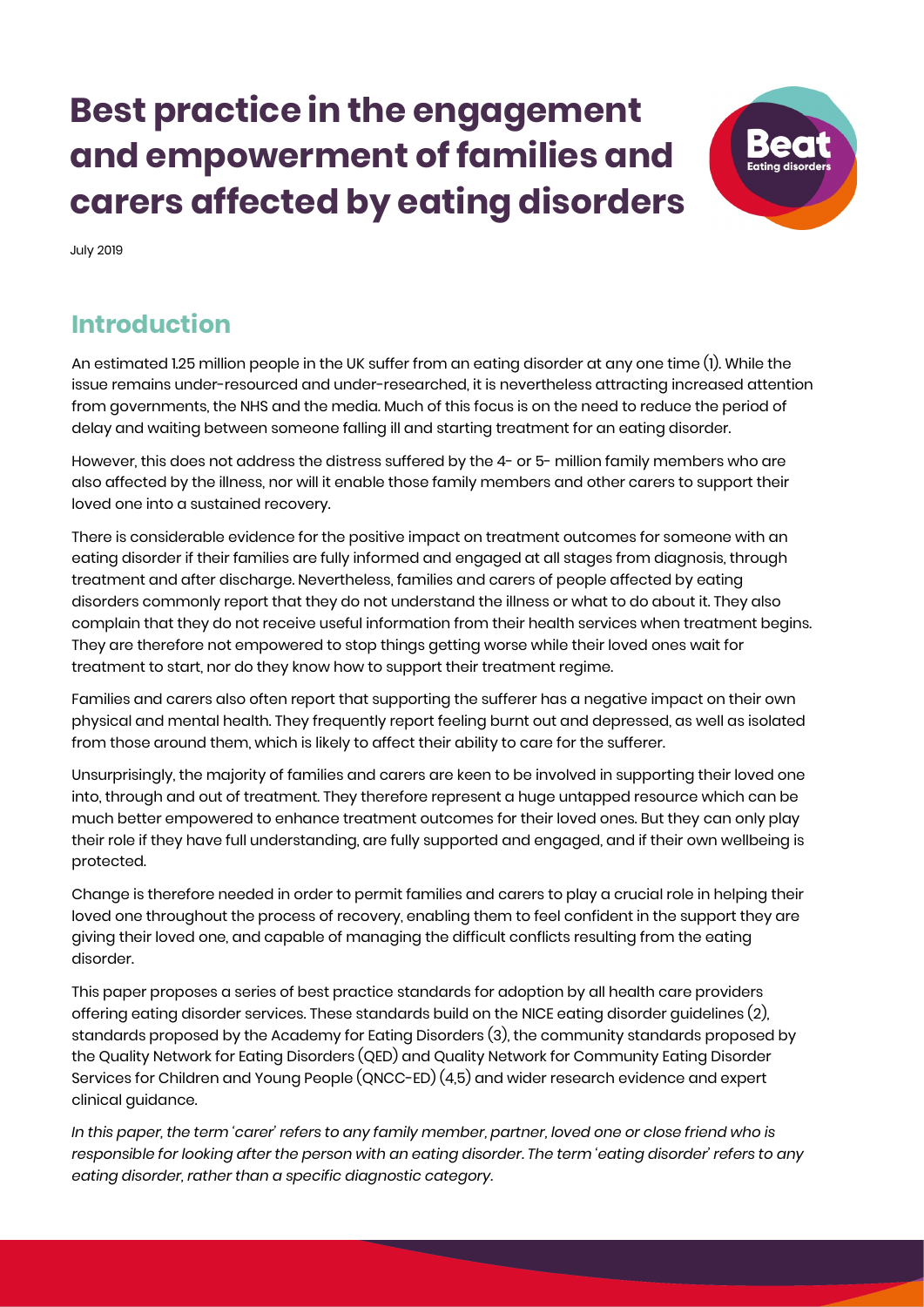## **Best practice standards for the empowerment of families and carers affected by eating disorders**

### **All providers of eating disorder services should:**

- Have a policy that ensures optimum involvement of and support for all carers as soon as a loved one starts treatment.
- 2. Train all service staff in the application of the policy and these standards with particular focus on the importance of carers as a resource for recovery.
- 3. Provide all carers with useful and comprehensive information about eating disorders when their loved one receives a diagnosis.
- 4. Offer all carers and siblings an assessment of their own needs when a loved one receives an eating disorder diagnosis, continue to monitor their wellbeing throughout the sufferer's treatment and, where necessary, refer carers to specialist services.
- 5. Offer all carers options for peer-to-peer support.
- 6. Offer all carers opportunities to learn the necessary skills to provide optimum support for their loved ones.
- 7. Inform and engage carers when a loved one faces a transition between services and ensure that effective communication between both services and carers takes place.
- 8. Provide a mechanism by which carers' input and feedback is sought and acted upon.

We recognise that some patients will not want their carers to be involved in their recovery. However it is important that these carers are still respected by the service and offered support and information within the constraints of *confidentiality.* 

*Resources to support the implementation of these standards, including sources of guidance, can be found in the appendix.*

## **Why are standards to ensure optimum involvement of all carers needed?**

By adopting these standards, eating disorder services will be helping to ensure:

- That sufferers are more likely to begin, stay in and comply with treatment
- Consistent provision of evidence-based treatment
- Improved treatment outcomes
- Increased compliance with care plans after discharae
- The sufferer is supported during any transitions
- Reductions in relapse and readmission
- Reduced distress and burden for carers and siblings

## **To ensure that sufferers stay in and comply with treatment**

People with eating disorders are often reluctant to change and ambivalent towards treatment (6–10). They may also feel hopeless about their ability to change (11,12). These factors can lead to premature drop-out from treatment and undermine compliance with treatment, therefore putting the sufferer at risk. For this reason, empowering carers to know how best to support their loved one through the challenges of treatment and to aid their compliance with treatment is crucial (13). This is recognised by the NICE guidelines (2), the Academy for Eating Disorders' Healthcare Rights (3) and the Quality of Eating Disorder Network standards (4,5) which all recommend that carers should be offered information about eating disorders and the treatments that are available. Despite these recommendations, carers currently report a lack of information about the illness, including what treatment involves and how best to support their loved one (14– 23).

## **To ensure consistent provision of evidencebased treatment**

Empowering carers with knowledge of what treatment should entail is important to ensure that optimum evidence-based treatments are delivered, and that the carer feels confident in challenging the treatment team if necessary. This will help prevent "therapist drift", a phenomenon identified by Waller (24), in which the therapist fails to deliver the manualised, evidencebased treatment despite having the resources. Therapist drift has been identified in treatments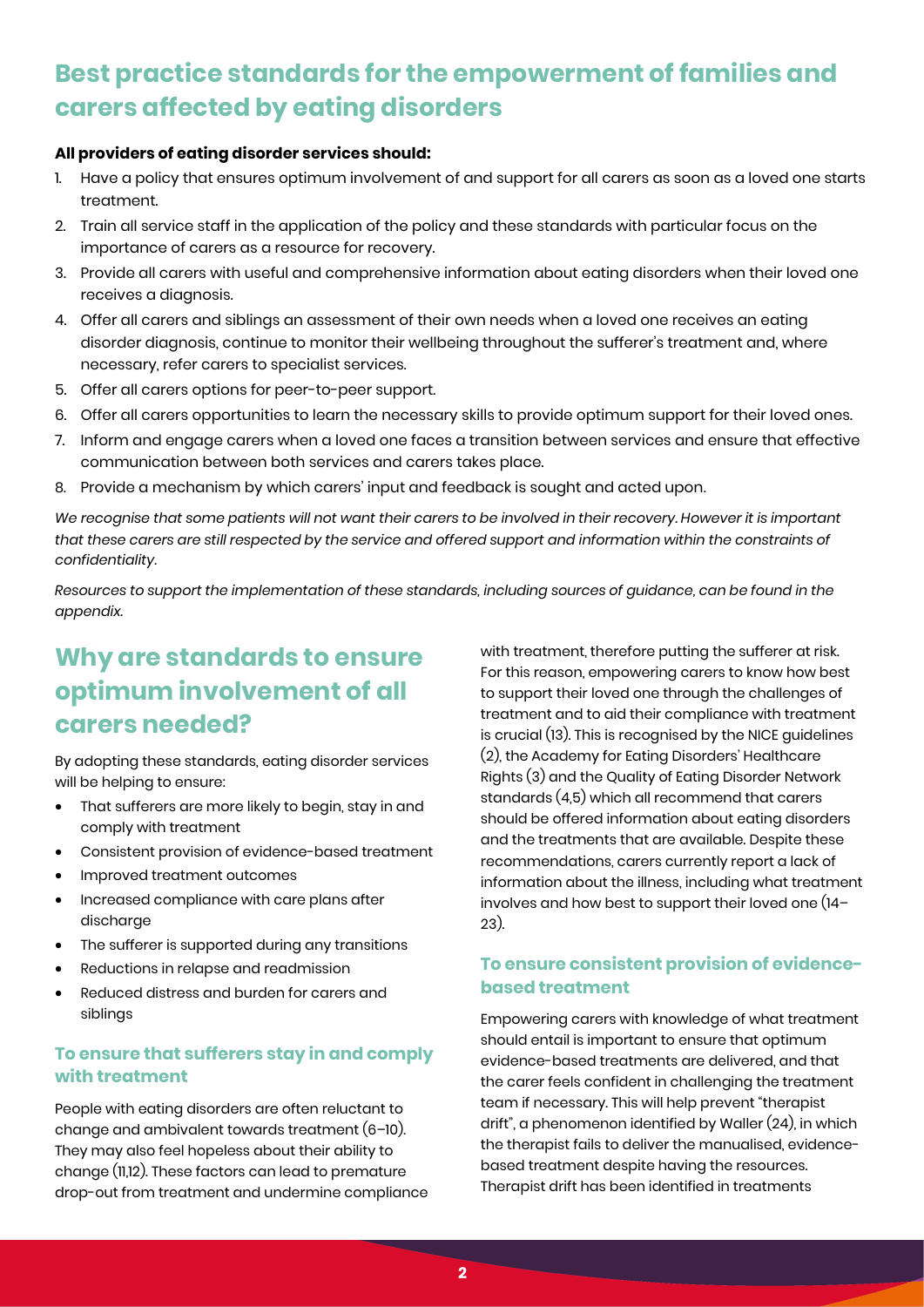recommended by the NICE guidelines for eating disorders, such as Family-Based Therapy (25) and Cognitive Behavioural Therapy (24,26), and occurs due to reasons such as the clinician's attitudes and beliefs.

A qualitative study of the experiences of 11 carers of a loved one with an eating disorder by Beat (15) highlighted that at times, carers have felt it necessary to guide or challenge their loved one's professional in order to further treatment, emphasising the importance of providing carers with knowledge about what treatment should involve. For example, one carer reported:

*"I actually had to complain to the head of the service. How has my daughter not been flagged up yet? She's clearly disappearing in front of our eyes."* 

## **To improve treatment outcomes and compliance with care plans after discharge**

Since the sufferer's home environment is commonly where the disordered behaviours have emerged and become entrenched, it is likely that it holds certain psychosocial triggers which maintain the illness. Therefore, giving carers full information about how treatment will proceed, and practical guidance on how they can support treatment (including after discharge) will help ensure that they understand the illness, can support their loved one in challenging disordered behaviours and can help them manage difficult feelings. This is crucial if the family and home environment are going to optimally support the sufferer in a sustainable recovery. By extension, this suggests that empowering carers to best support their loved one will also reduce relapse and readmission into services.

This has been supported by interviews with people who have experiences of eating disorders, who have cited family members, partners and close friends, as significantly influential in the sufferer's desire to recover (27–30). For example, Linville et al. (27) interviewed 22 women who had recovered from an eating disorder in order to gain a sense of how helpful or harmful their support networks were. Ten participants highlighted the importance to their recovery of support received from family member, whilst twelve participants spoke about viewing their friends as an ongoing resource in their recovery.

Additionally, a qualitative study by Tierney (29) in which 10 adolescents receiving treatment for anorexia nervosa were interviewed about their experiences of care, highlighted the way in which families could be a crucial resource in recovery. One young person stated:

*"I think the main thing has been my mum. If it wasn't for her... She was just there, she was going through it with me. We were kind of on a roller coaster together".* 

Carer awareness of different challenges throughout treatment and recovery are also likely to improve treatment outcomes and compliance with care plans following discharge (31).

## **To support the sufferer during transitions**

Transitions between services, for reasons such as a change in location or moving to adult services from child and adolescent treatment, can be a time when the sufferer is particularly vulnerable (32–34). Poor planning and a lack of communication between services can lead to the sufferer disengaging from treatment and being readmitted to hospital where otherwise avoidable (35).

Transitions can also be a difficult time for carers. For example, when moving from Child and Adolescent Mental Health Services (CAMHS) to adult services there is an increased onus on the sufferer taking responsibility for their own recovery, which can lead to the carer feeling excluded (16,17). The transition from inpatient to outpatient treatment can also be a particularly anxious time for carers. A qualitative study of the experiences of 11 carers of a loved one with an eating disorder by Beat (15) emphasised this anxiety. One carer reported:

*"But it's just like we're feeling really worried about her coming home [from inpatient]. Because obviously we want her home, but there's just this fear of "Oh my God, [what] if it happens again."* 

NICE (2), QED (4) and QNCC-ED (5) all support the importance of carers being involved throughout the entire process of treatment. For example, the NICE guidelines for eating disorders (2) state that, where appropriate, inpatient or day patient services should collaborate with carers to help with treatment and the transition period across services. Additionally, the Royal College of Psychiatrists (34) also recommends ensuring that carers and family members are involved and provided with good information during transitions in order to ensure that carers know what to expect at the next stage of treatment and to help reduce carer burden through the provision of support and information.

## **Reduced distress and burden for carers and siblings**

There is an abundance of research highlighting the significant impact that eating disorders have on both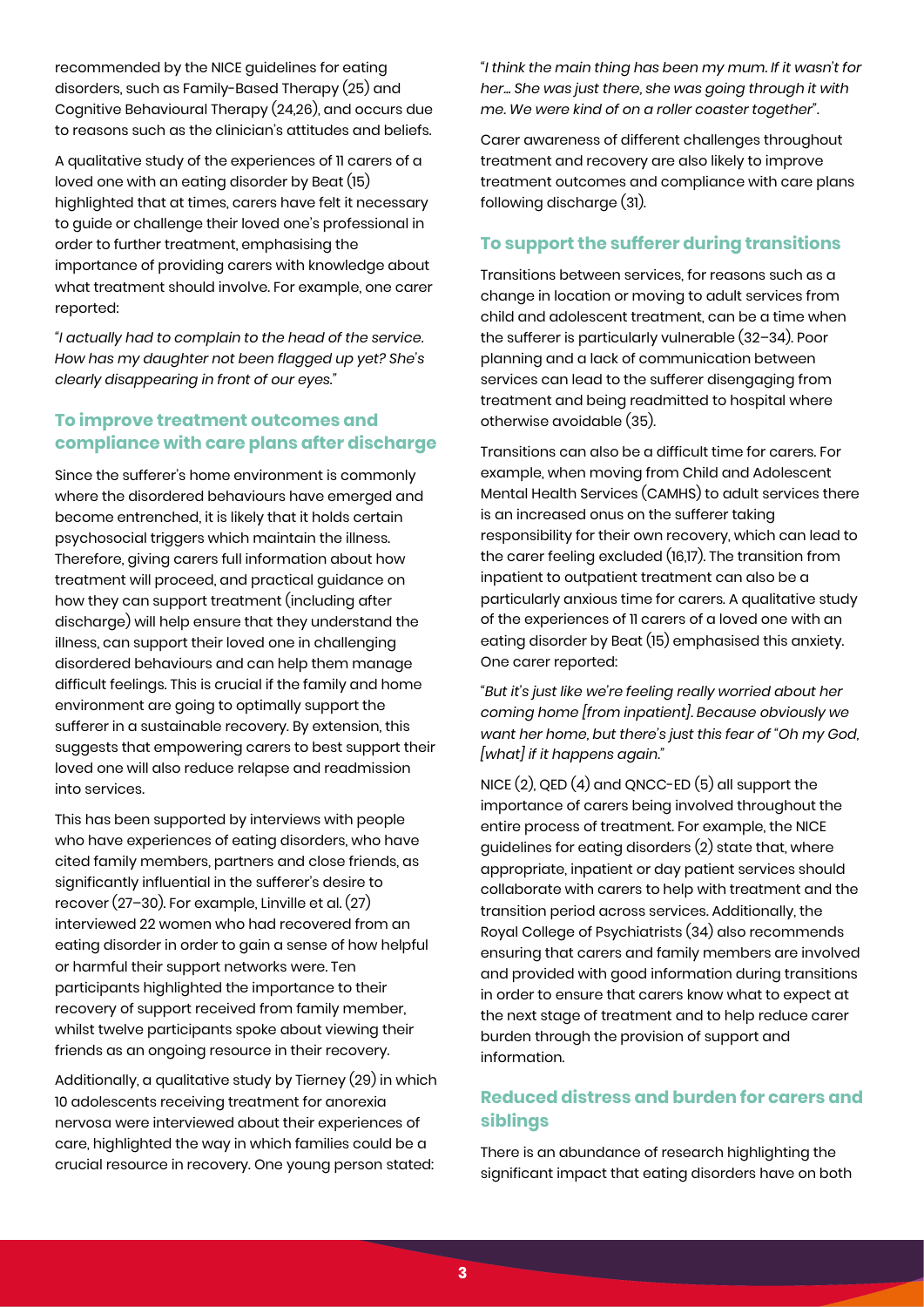the physical and mental health of carers. Surveys and interviews with carers of individuals with eating disorders have identified that carers' physical and mental wellbeing is negatively affected by the illness, with carers reporting feeling burned out, helpless and depressed (14–16,19,22,23,30,36–45). For example, Kyriacou, Treasure and Schmidt (42) found that in a sample of 151 parents of people with anorexia nervosa, over 50% of parents scored over the clinical threshold for anxiety, and 13% for depression.

Interviews with 11 carers of a loved one with an eating disorder by Beat (15) found a picture of considerable distress and feelings of hopelessness among carers, who had often received little or no support from the eating disorder service. For instance, one mother described the detrimental effect of the eating disorder on the family:

*"We have had had no respite from the illness whatsoever and there's nothing. There's nothing anyone can do because she's too sick to go… You can't send someone who is potentially suicidal and not going to eat anything to stay with a relative"* 

This highlights the need for increased support for anyone supporting someone with an eating disorder – "a carer with an excessive burden is not a good carer" (46). The NICE guidelines (2) recommend that carers are offered an assessment of their own needs throughout their loved ones' care due to this increased distress, however, often this is not undertaken. For example, research by the QED (17) found that of 176 carers of adult inpatients surveyed, only 37% were advised on how to obtain an assessment of their own needs.

Carers also report the strain that the illness puts on maintaining other relationships, including family unity and friendships (15,16,20,39,41,44) which is likely to increase carers' feelings of isolation. This isolation has also been described as being exacerbated by the stigma and lack of understanding of eating disorders within the community, again highlighting the need for carer support (44).

Eating disorders have a profound negative impact on the siblings of the sufferer (15,16,30,39,41,44,47–54) For example, Latzer and Berger (51) found that females who had a sister with an eating disorder had significantly greater levels of depression compared to those who had a sister without an eating disorder. Siblings also commonly reported fears that their sibling with the eating disorder would never recover and would die (49,53). This need to support siblings and the isolation they feel was reported in qualitative research by Beat (15):

*"[I] wanted to talk to somebody about it… there's never really anything for siblings of people with eating disorders…"*

Research highlights the detrimental effect the eating disorder has on a partner's wellbeing (15,16,18,19,39, 44,55). For example, Schmit and Bell (18) interviewed 12 partners of someone recovering from an eating disorder. They found that partners were continually worried about their loved one's health and wellbeing, and experienced considerable stress due to the illness. They were often confused by their partner's behaviours and unsure how to adjust their own behaviour, as they were worried they would say or do the wrong thing and make their partner worse. Partners also reported feeling isolated and unable to talk to anyone about the eating disorder, for reasons such as their loved one not wanting them to. For instance, one partner stated:

*"… it definitely put a strain on the relationship… and I was worried, I was worried you know, that she might start doing it again, or she might try to hurt herself."*

Peer support has been identified by carers as a helpful means to pass on information about the eating disorder to others and a way in which to feel supported amongst those who understand (14– 16,18,19,21–23,44). For example, qualitative research by Highet et al. (44) explored the experience of living with a person with an eating disorder through interviews with 24 carers. One carer stated:

### *"I needed another parent to tell me 'you will be all right' because I just felt I couldn't survive."*

Similarly, Schmit and Bell's (18) interviews with 12 partners of someone recovering from an eating disorder also identified this theme of the importance of talking to others who have had experiences of caring for a loved one. One partner stated:

*"I wish that I had maybe known a little more about it, or even known somebody who had gone through it before"* 

Workshops and interventions which help carers to support their loved one can also be of significant benefit to both the carer and the sufferer (56–66), for example through reducing carer anxiety and depression. Hibbs et al. (61) applied skills training integrated with coaching sessions for caregivers of a loved one with anorexia nervosa, and found a subsequent reduction in number of days as an inpatient, reduced eating disorder psychopathology, and improved quality of life. Two years following discharge, patients had better outcomes (62).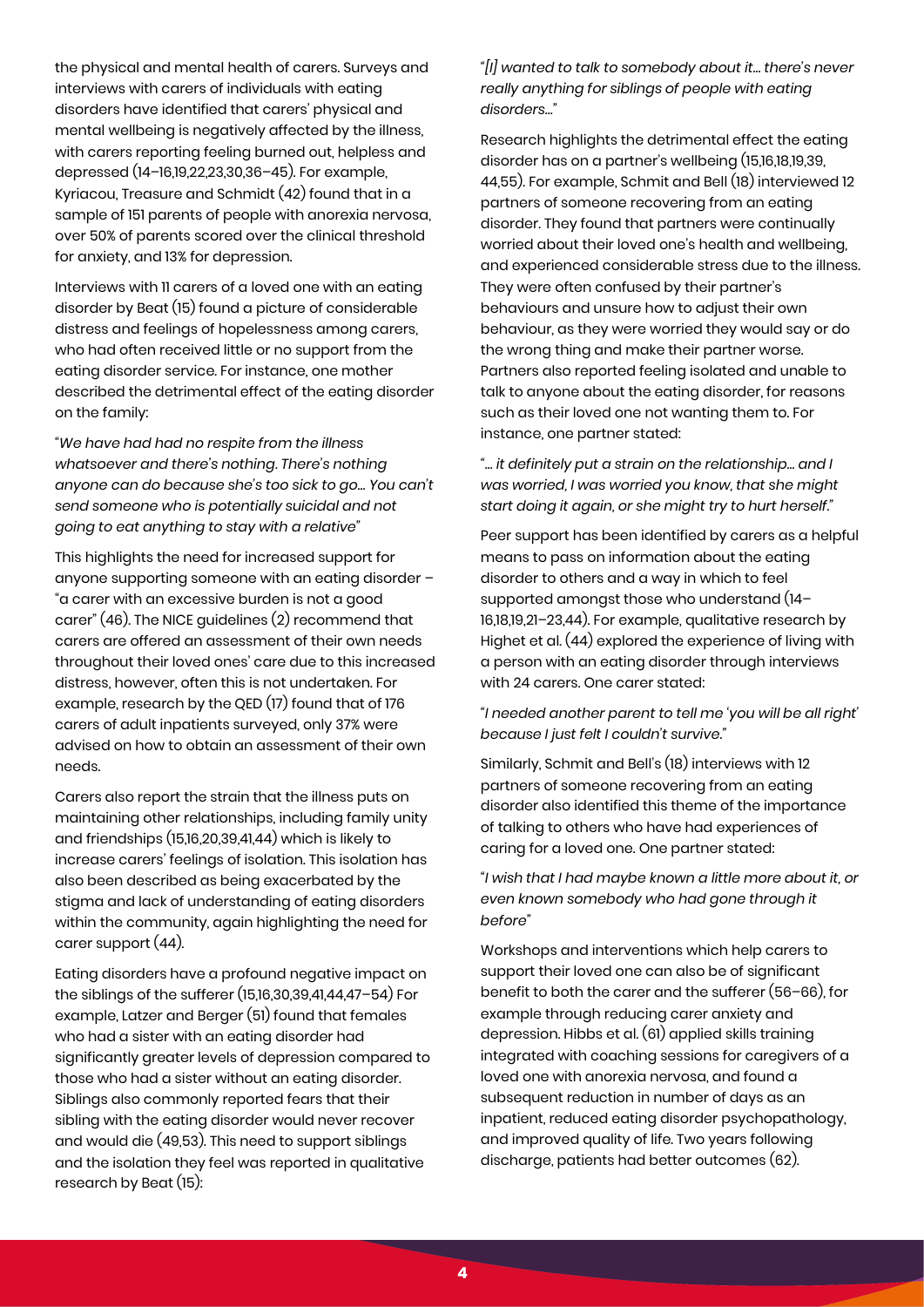## **Conclusion**

Families and other carers can play an essential role in the recovery of someone with an eating disorder, helping them to access treatment, advocating for evidence-based treatment to be provided, and supporting them with the challenges of recovery. However, carers often feel disempowered, alone and distressed, and also report deteriorating physical and mental health.

It is therefore of great importance for services to empower and support carers. By adopting the best practice standards proposed in this paper, services will achieve increased engagement and support, improve treatment outcomes and enhance the likelihood of sustained recovery.

We recognise that the research base for some of the proposed standards is weaker than we would prefer and that more research is needed into the optimum approaches to family and carer empowerment.

Nevertheless, given the strong demand from families, carers and sufferers for such changes to be adopted, and the absence of any feasible negative impact of their adoption, we believe that the existing evidence base is more than sufficient to argue for the standards to be adopted by all providers, who should in turn monitor their implementation and strive for continual further improvement.

Beat therefore intends to promote, monitor and report on the adoption of these standards by all providers of eating disorder services. We will develop new resources to support their adoption, highlight examples of good practice developed by others and update the evidence base as new research findings emerge.

## **Acknowledgements**

This paper was written by Emily Rothwell and Andrew Radford in consultation with a reference group of carers. Beat is supported by a multidisciplinary advisory group of senior clinicians which has guided the production of this paper:

- Abigail Cardwell (Lead Occupational Therapist)
- Sam Clark-Stone (Lead Clinician and Registered Mental Health Nurse)
- Dr Fiona Duffy (Consultant Clinical Psychologist and Clinical Lead)
- Sarah Fuller (Specialist Eating Disorder Dietician)
- Dr Menna Jones (Consultant Clinical Psychologist and Clinical Lead)
- Dr Rhys Jones (Consultant Psychiatrist)
- Dr Dasha Nicholls (Consultant Child and Adolescent Psychiatrist and Clinical Lead)
- Becca Randall (Children and Families Lead Commissioner)
- Dr Sandeep Ranote (Consultant Psychiatrist)
- Dr Paul Robinson (Consultant Psychiatrist)
- Professor Janet Treasure (Consultant Psychiatrist)

## **The Academy for Eating Disorders' World Eating Disorder Healthcare Rights**

(selected elements relevant to carers (3))

Respect: All patients, caregivers, and family members have the right to be treated with respect throughout the assessment, planning and treatment process. Patients and carers should never be judged or stigmatized based on symptoms, behaviors or past treatment history.

Informed consent: When making healthcare decisions, patients and caregivers have the right to full disclosure by healthcare professionals about treatment best-practices, risks, costs, expected services outcomes, other treatment options, and the training and expertise of their clinician.

Participation: Families and other designated carers have a right to participate in treatment as advocates for the best interests of their loved-one. Caregiving responsibilities and degrees of participation will necessarily vary depending on the age, mental state and diagnosis of the patient, as well as the caregiver's skills, availability, personal health, resources and other circumstances.

Communication: All patients and carers have the right to establish regular and ongoing communications through clearly defined channels. Caregivers and family members have the right to communicate their observations and concerns to professionals and to receive information when the patient's medical stability and/or psychiatric safety is threatened or at risk.

Privacy: All patients and carers have a right to expect their health professionals to understand, communicate and respect the applicable privacy or age-of-consent regulations that govern the communication of health and treatment information, as well as the circumstances and conditions that may override privacy concerns or transfer authority regarding treatment decisions.

Support: All caregivers have a right to receive information, resources and support services to help them understand and carry out the expectations and responsibilities of their roles as partners in treatment.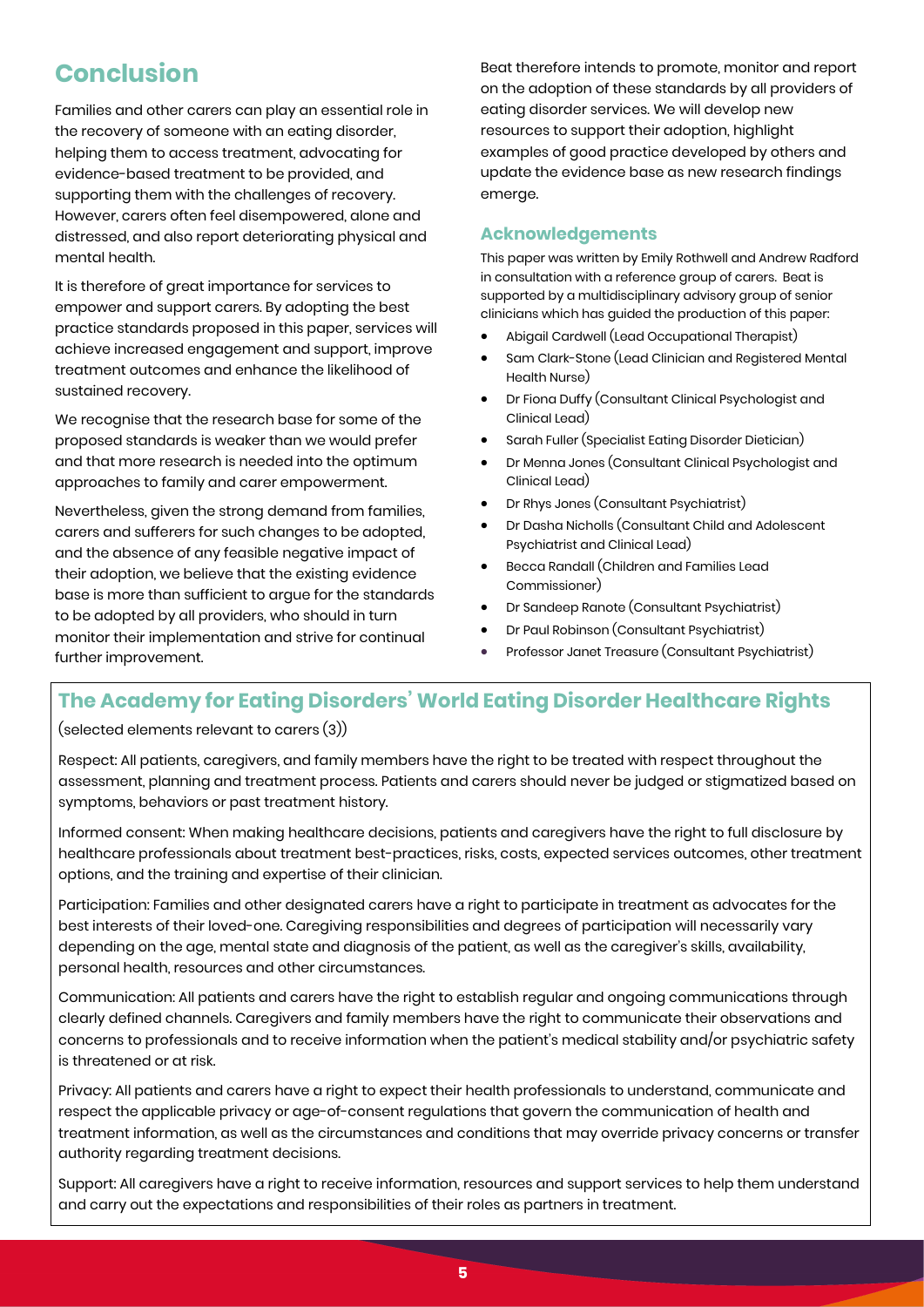## **NICE Eating Disorder Guidelines** (selected paragraphs relevant to carers (2))

1.1.2. Ensure that all people with an eating disorder and their parents or carers (as appropriate) have equal access to treatments (including through self-referral) for eating disorders…

1.1.4. When assessing a person with a suspected eating disorder, find out what they and their family members or carers (as appropriate) know about eating disorders and address any misconceptions.

1.1.5 Offer people with an eating disorder and their family members or carers (as appropriate) education and information on:

The nature and risks of the eating disorder and how it is likely to affect them The treatments available and their likely benefits and limitations.

1.1.6. When communicating with people with an eating disorder and their family members or carers (as appropriate): Be sensitive when discussing a person's weight and appearance

Be aware that family members or carers may feel guilty and responsible for the eating disorder

Show empathy, compassion and respect Provide information in a format suitable for them, and check they understand it.

1.1.7. Ensure that people with an eating disorder and their parents or carers (as appropriate) understand the purpose of any meetings and the reasons for sharing information about their care with others.

1.1.10. Be aware that the family members or carers of a person with an eating disorder may experience severe distress. Offer family members or carers assessments of their own needs as treatment progresses, including: What impact the eating disorder has on them and their mental health

What support they need, including practical support and emergency plans if the person with the eating disorder is at high medical or psychiatric risk.

1.1.11. If appropriate, provide written information for family members or carers who do not attend assessment or treatment meetings with the person with an eating disorder.

1.11.7 When a person is admitted to inpatient care for medical stabilisation, specialist eating disorder or liaison psychiatry services should: … keep the person's family members or carers involved.

1.11.8 Inpatient or day patient services should collaborate with other teams (including the community team) and the person's family members or carers (as appropriate), to help with treatment and transition.

1.11.11. Develop a care plan for each person with an eating disorder who is admitted to inpatient care. The care plan should: … be developed in collaboration with the person, their family members or carers (as appropriate), and the community-based eating disorder service.

1.11.12. Whether or not the person is medically stable, within 1 month of admission review with them, their parents or carers (as appropriate) and the referring team, whether inpatient care should be continued or stepped down to a less intensive setting.

## **The Quality Network for Eating Disorders' Quality Standards for Adult Community Eating Disorder Services** (carer engagement and support section (5))

13.1 Carers (where appropriate and with patient consent) are involved in discussions and decisions about the patient's care, treatment and discharge planning.

13.2 Carers are advised on how to access a statutory carers' assessment, provided by an appropriate agency. Guidance: This advice is offered at the time of the patient's initial assessment, or at the first opportunity.

13.3 Carers are offered individual time with staff members to discuss concerns, family history and their own needs.

13.4 The team provides each carer with carer's information. Guidance: Information is provided verbally and in writing (e.g. carer's pack). This includes the names and contact details of key staff members in the team and who to contact in an emergency. It also includes information about confidentiality, and the parameters professionals have to work within, as well as local sources of advice and support such as local carers' groups, carers' workshops and relevant charities.

13.5 Staff understand carers have a right to access them for information and support even if the patient does not consent to confidential information to be shared.

13.6 Carers feel supported by staff members. Guidance: This could be through the provision/ sign-posting to carer support networks or groups. It could be through provision of a designated staff member dedicated to carer support.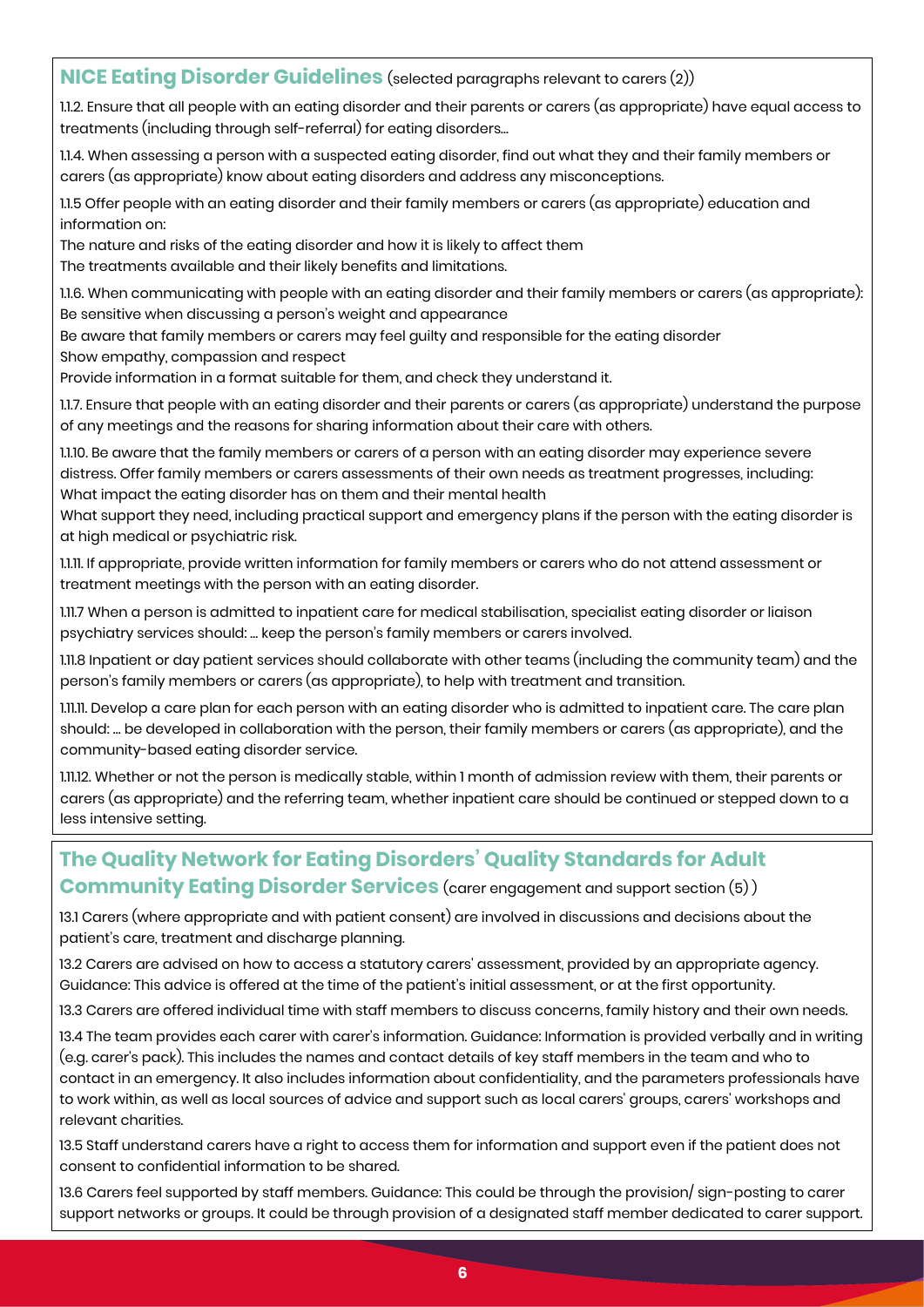## **Appendix: Useful resources**

Below is a list of resources which services should find helpful in providing comprehensive and effective information to carers about an eating disorder.

Confidentiality is often cited as a barrier to why carers cannot be involved in their loved one's treatment (15,67). Although we recognise the importance of confidentiality and maintaining this trust between patient and clinician, confidentiality does not mean that healthcare providers cannot provide carers with general information on the illness, the risks associated with it, what treatment involves and advice on managing the eating disorder.

## **Websites**

### **Beat:** [www.beateatingdisorders.org.uk](https://www.beateatingdisorders.org.uk/)

Beat's website information about eating disorders; blogs written by people who have an eating disorder, those who have recovered and carers; and a HelpFinder tool.

### **Beat's Support Services:**

[www.beateatingdisorders.org.uk/support-services](https://www.beateatingdisorders.org.uk/support-services) Beat also has multiple support services including a

helpline which is open 365 days a year, online moderated support groups, and message boards.

#### **CaredScotland:** [www.caredscotland.co.uk](https://www.caredscotland.co.uk/)

Provides information for parents and carers of young people who have recently received a diagnosis of an eating disorder, through both text and videos.

#### **Eva Musby:** [https://anorexiafamily.com](https://anorexiafamily.com/)

Provides practical and emotional support for parents supporting a child with an eating disorder, based upon Eva's own experiences of caring for a daughter with anorexia nervosa. Eva's book which provides practical support and advice for carers can also be found on her website.

**F.E.A.S.T.** (Families Empowered and Supporting Treatment of Eating Disorders): [www.feast-ed.org](https://www.feast-ed.org/) Provides information about eating disorders and support, for example, through their online forum - Around the Dinner Table.

#### **MaleVoicED:** [www.malevoiced.com](https://www.malevoiced.com/)

Provides information and support specific to males with eating disorders.

**NHS:** [www.nhs.uk/conditions/eating-disorders](https://www.nhs.uk/conditions/eating-disorders/) Provides information on eating disorders.

## **Books and printed guidance for carers:**

Services should refer carers to useful books (and where possible have a library of these for carers to borrow)

**Beat Carers' Pack:** This is in production and is intended to help services to empower carers to help them best support their loved one, minimise distress caused by the eating disorder, and to enhance the recovery process.

In loose leaf format, it will help services to tailor contents to the individual carer.

**"Skills-based Learning for Caring for a Loved One with an Eating Disorder: The New Maudsley Method"** by Janet Treasure, Gráinne Smith and Anna Crane Provides skills and knowledge for carers – talks about trying to guide the carer to be like a dolphin swimming alongside the person, and gently encouraging them, rather than for example, being a rhino and being forceful in their behaviours.

**"Help Your Teenager Beat an Eating Disorder, Second Edition"** by James Lock and Daniel Le Grange Presents evidence that parents often play a key role in their child's recovery, and offers practical advice and support around this.

**"ED Says U Said: Eating Disorder Translator"** by June Alexander and Cate Sangster

Describes the internal dialogue that people with eating disorders often experience, and provides interpretations for what the eating disorder may hear based upon what has been said to the person.

**"Food Refusal and Avoidant Eating in Children, including those with Autism Spectrum Conditions: A Practical Guide for Parents and Professionals"** by Gillian Harris and Elizabeth Shea Provides support and understanding around Avoidant or Restrictive Food Intake Disorder (ARFID).

**"ARFID Avoidant Restrictive Food Intake Disorder: A Guide for Parents and Carers"** by Rachel Bryant-

Waugh Provides practical tips and strategies to help equip carers of someone with ARFID.

**"Beating Your Eating Disorder: A Cognitive Behavioural Self-Help Guide for Adult Sufferers and their Carers"** by Glen Waller, Victoria Mountford, Rachel Lawson, Emma Gray, Helen Cordery and Hendrik Hinrichsen

A self-help guide to help adults with anorexia nervosa and bulimia nervosa in their recovery, and teach skills to carers based upon cognitive behavioural therapy.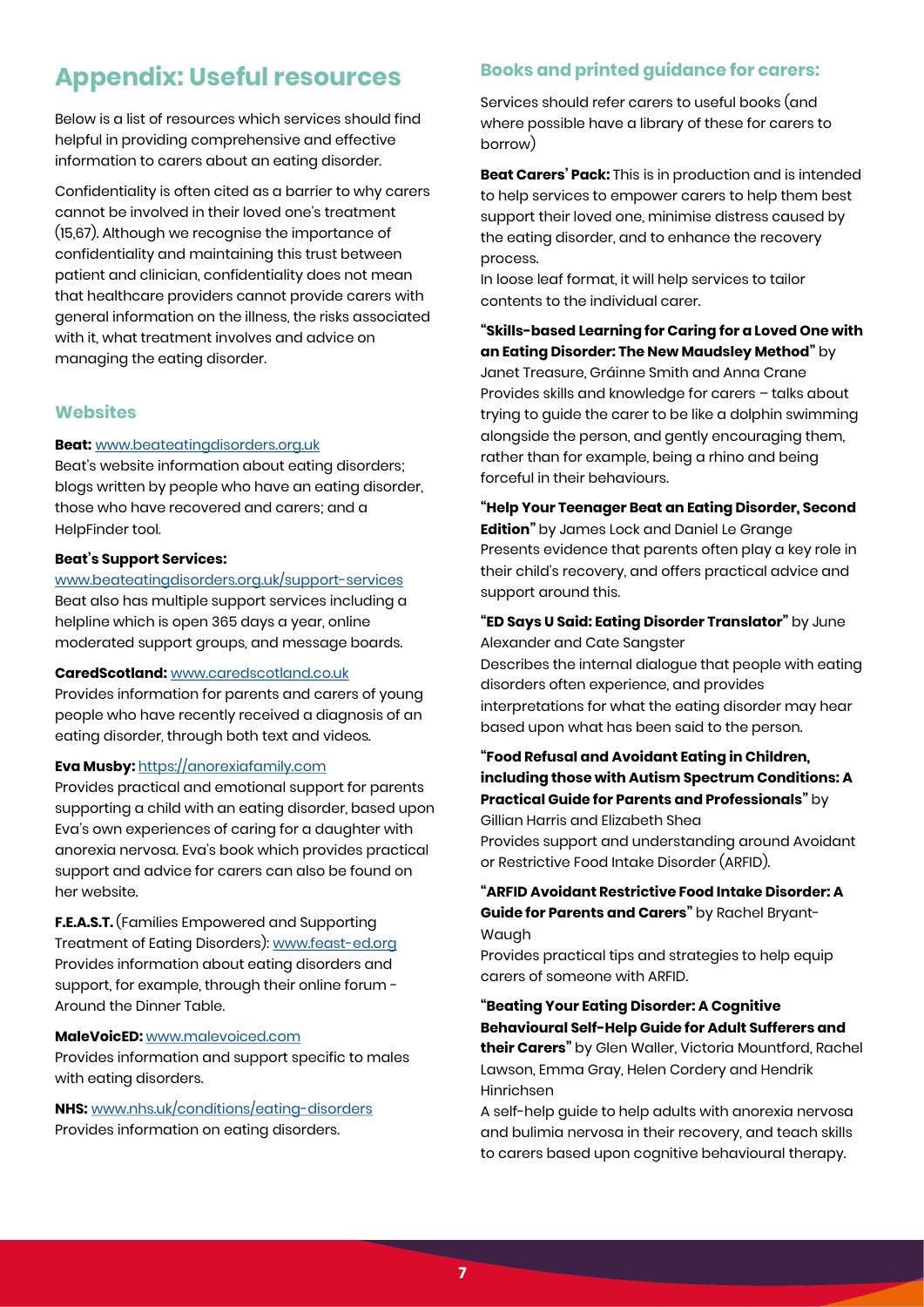**"Anorexia and other Eating Disorders: how to help your child eat well and be well: Practical solutions, compassionate communication tools and emotional support for parents of children and teenagers"** by Eva Musby

Written by the mother of someone with anorexia nervosa, following their experiences of evidencebased treatment. Offers practical advice for managing mealtimes, information about helpful things/ unhelpful things to say, and advice on developing one's own emotional resources.

**"Survive FBT: Skills Manual for Parents Undertaking Family Based Treatment (FBT) for Child and Adolescent Anorexia Nervosa"** by Maria Ganci Provides practical advice to empower parents undertaking FBT with their child.

**"Decoding Anorexia"** by Carrie Arnold Explains anorexia nervosa from a biological perspective, which can be helpful for carers who wish to know more about the science behind their loved one's behaviours. These scientific descriptions are paired with personal narratives and examples.

## **"Overcoming Binge Eating, Second Edition: The Proven Program to Learn Why You Binge and How**

**You Can Stop"** by Christopher Fairburn Presents information about binge eating disorder followed by an evidence-based self-help programme to help people to overcome their binge eating disorder.

## **Peer-to-peer support**

Peer support is often requested by carers and can help them to feel less isolated. Peer support may be provided face to face, online or by telephone. Services should provide, commission and/or signpost carers to peer support options suited to their needs.

**Beat's ECHO Peer Coaching:** A confidential telephonebased service for anyone caring for someone with an eating disorder, matching carers with Beat volunteers who have supported a loved one into recovery, for a scheduled weekly call for 6 months. [www.beateatingdisorders.org.uk/echo](https://www.beateatingdisorders.org.uk/echo)

**Beat's online support groups** every evening for both sufferers and carers: [www.beateatingdisorders.org.uk/](https://www.beateatingdisorders.org.uk/support-services/online-groups) [support-services/online-groups](https://www.beateatingdisorders.org.uk/support-services/online-groups)

**Beat's HelpFinder tool** lists locally-run face to face support groups: [helpfinder.beateatingdisorders.org.uk](https://helpfinder.beateatingdisorders.org.uk/)  **F.E.A.S.T** (Families Empowered and Supporting Treatment of Eating Disorders) provides information and online support forums for carers of anyone with an eating disorder: [www.feast-ed.org](https://www.feast-ed.org/) 

**MaleVoiceED** provides support groups for males with eating disorders: [www.malevoiced.com/peer-support](https://www.malevoiced.com/peer-support)

**Guidance on joining or setting up a peer support group** is provided by Mind**:** [www.mind.org.uk/](https://www.mind.org.uk/information-support/drugs-and-treatments/peer-support/running-a-peer-support-group/) [information-support/drugs-and-treatments/peer](https://www.mind.org.uk/information-support/drugs-and-treatments/peer-support/running-a-peer-support-group/)[support/running-a-peer-support-group](https://www.mind.org.uk/information-support/drugs-and-treatments/peer-support/running-a-peer-support-group/)

## **Skills training for carers**

Services should provide, commission and/or signpost carers to learning opportunities suited to their needs. This may be in the form of workshops such as those listed here and/or via relevant books and other literature such as that listed above.

**Developing Dolphins**: Beat's two-day workshop to help carers understand their loved one's illness and help ensure that they are able to support their treatment and recovery. [www.beateatingdisorders.org.uk/training](https://www.beateatingdisorders.org.uk/training-cpd/developing-dolphins) [-cpd/developing-dolphins](https://www.beateatingdisorders.org.uk/training-cpd/developing-dolphins)

**Coping with Christmas**: Beat's one-day workshop to help people caring for someone with an eating disorder cope with the particular challenges that come with Christmas.

[www.beateatingdisorders.org.uk/training-cpd/coping](https://www.beateatingdisorders.org.uk/training-cpd/coping-with-christmas)[with-christmas](https://www.beateatingdisorders.org.uk/training-cpd/coping-with-christmas)

Beat's suite of training and support services for carers is being expanded. Please check [www.beateatingdisorders.org.uk/training-events](https://www.beateatingdisorders.org.uk/training-events) for updates.

## **Practical guidance for services**

**Managing transitions when the patient has an eating disorder**: The Royal College of Psychiatrists' guidance for good practice for transitions, for example from home to University and between CAMHS to adult services. [www.rcpsych.ac.uk/improving-care/](https://www.rcpsych.ac.uk/improving-care/campaigning-for-better-mental-health-policy/college-reports/2017-college-reports/managing-transitions-when-the-patient-has-an-eating-disorder-cr208-nov-2017) [campaigning-for-better-mental-health-policy/](https://www.rcpsych.ac.uk/improving-care/campaigning-for-better-mental-health-policy/college-reports/2017-college-reports/managing-transitions-when-the-patient-has-an-eating-disorder-cr208-nov-2017) [college-reports/2017-college-reports/managing](https://www.rcpsych.ac.uk/improving-care/campaigning-for-better-mental-health-policy/college-reports/2017-college-reports/managing-transitions-when-the-patient-has-an-eating-disorder-cr208-nov-2017)[transitions-when-the-patient-has-an-eating-disorder](https://www.rcpsych.ac.uk/improving-care/campaigning-for-better-mental-health-policy/college-reports/2017-college-reports/managing-transitions-when-the-patient-has-an-eating-disorder-cr208-nov-2017) [-cr208-nov-2017](https://www.rcpsych.ac.uk/improving-care/campaigning-for-better-mental-health-policy/college-reports/2017-college-reports/managing-transitions-when-the-patient-has-an-eating-disorder-cr208-nov-2017)

**Developing peer support: a toolkit**: A guide from Mind on setting up or commissioning peer support locally: [www.mind.org.uk/media/17944275/peer-support-toolkit](https://www.mind.org.uk/media/17944275/peer-support-toolkit-final.pdf) [-final.pdf](https://www.mind.org.uk/media/17944275/peer-support-toolkit-final.pdf)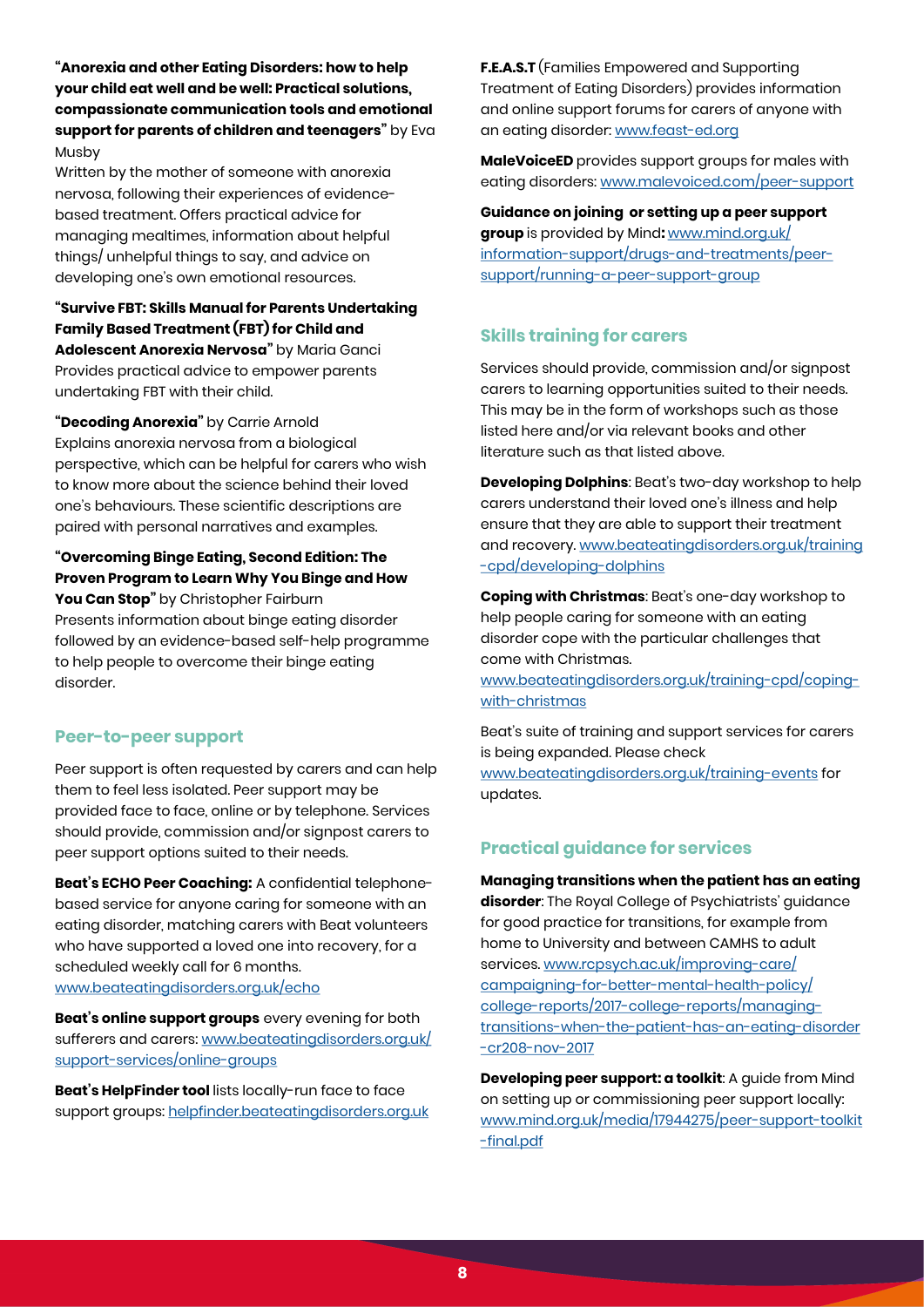## **References**

- 1. Beat. Prevalence of eating disorders in the UK. [Unpublished manuscipt] [Internet]. 2017; Available from: https:// www.beateatingdisorders.org.uk/how-many-people-eating -disorder-uk
- 2. National Institute of Clinical Excellence. Eating disorders: recognition and treatment. NICE [Internet]. 2017;41. Available from: https://www.nice.org.uk/guidance/ng69
- 3. Academy for Eating Disorders. World Eating Disorder Healthcare Rights [Internet]. Available from: http:// www.worldeatingdisordersday.org/about/world-ed-rights/
- 4. Quality Network for Eating Disorders. Quality Standards for Adult Community Eating Disorder Services [Internet]. 2019. Available from: https://www.rcpsych.ac.uk/docs/defaultsource/improving-care/ccqi/quality-networks/eatingdisorders-qed/community-standards---pilot-edition.pdf? sfvrsn=c73c6adb\_2
- 5. Quality Network for Community Eating Disorder Services for Children and Young People. Quality Network for Community Eating Disorder Services for Children and Young People Service Standards [Internet]. 2016. Available from: https:// www.rcpsych.ac.uk/docs/default-source/improving-care/ ccqi/quality-networks/child-and-adolescent-communityteams-cahms/camhs-qncc-ed-service-standards.pdf? sfvrsn=872866ac\_2
- 6. Abbate-Daga G, Amianto F, Delsedime N, De-Bacco C, Fassino S. Resistance to treatment and change in anorexia nervosa: a clinical overview. BMC Psychiatry. 2013;13(1):294.
- 7. Fassino S, Abbate-Daga G. Resistance to treatment in eating disorders: a critical challenge. BioMed Central; 2013.
- 8. Mahon J. Dropping out from psychological treatment for eating disorders: What are the issues? Eur Eat Disord Rev Prof J Eat Disord Assoc. 2000;8(3):198–216.
- 9. Gregertsen EC, Serpell L, Mandy W. The Egosyntonic Nature of Anorexia: An Impediment to Recovery in Anorexia Nervosa Treatment. Front Psychol. 2017;8:2273.
- 10. Fairburn CG, Harrison PJ. Eating Disorders. Lancet. 2003;361:407–16.
- 11. Fairburn CG, Cooper Z, Shafran R. Cognitive behaviour therapy for eating disorders: A "transdiagnostic" theory and treatment. Behav Res Ther. 2003;41(5):509–28.
- 12. Waller G. The myths of motivation: time for a fresh look at some received wisdom in the eating disorders? Int J Eat Disord. 2012;45(1):1–16.
- 13. Le Grange D, Lock J, Loeb K, Nicholls D. Academy for eating disorders position paper: The role of the family in eating disorders. Int J Eat Disord [Internet]. 2010;43(1):1–5. Available from: https://onlinelibrary.wiley.com/doi/abs/10.1002/ eat.20751
- 14. Winn S, Perkins S, Murray J, Murphy R, Schmidt U. A qualitative study of the experience of caring for a person with bulimia nervosa. Part 2: Carers' needs and experiences of services and other support. Int J Eat Disord. 2004;36(3):269–79.
- 15. Beat. Delaying for years, denied for months: The health, emotional and financial impact on sufferers, families and the NHS of delaying treatment for eating disorders in England. [Internet]. 2017. Available from: https:// www.beateatingdisorders.org.uk/uploads/ documents/2017/11/delaying-for-years-denied-formonths.pdf
- 16. Beat. Carer views on necessary improvements to eating disorder services and support. Unpublished internal strategy document available on request. 2018.
- 17. Quality Network for Eating Disorders. Quality Network for Eating Disorders (QED) 1st National Report [Internet]. 2016.

Available from: https://www.rcpsych.ac.uk/improving-care/ ccqi/quality-networks-accreditation/eating-disorders-qed

- 18. Schmit SE, Bell NJ. Close relationships and disordered eating: Partner perspectives. J Health Psychol. 2017;22(4):434–45.
- 19. Perkins S, Winn S, Murray J, Murphy R, Schmidt U. A qualitative study of the experience of caring for a person with bulimia nervosa. Part 1: The emotional impact of caring. Int J Eat Disord. 2004;36(3):256–68.
- 20. Graap H, Bleich S, Herbst F, Trostmann Y, Wancata J, de Zwaan M. The needs of carers of patients with anorexia and bulimia nervosa. Eur Eat Disord Rev. 2008;16(1):21–9.
- 21. Mitrofan O, Petkova H, Janssens A, Kelly J, Edwards E, Nicholls D, et al. Care experiences of young people with eating disorders and their parents: qualitative study. BJPsych open. 2019;5(1).
- 22. Haigh R, Treasure J. Investigating the needs of carers in the area of eating disorders: Development of the Carers' Needs Assessment Measure (CaNAM). Eur Eat Disord Rev Prof J Eat Disord Assoc. 2003;11(2):125–41.
- 23. De LA Rie SM, Van furth EF, De Koning A, Noordenbos G, Donker MCH. The quality of life of family caregivers of eating disorder patients. Eat Disord. 2005;13(4):345–51.
- 24. Waller G. Evidence-based treatment and therapist drift. Behav Res Ther. 2009;47(2):119–27.
- 25. Kosmerly S, Waller G, Robinson AL. Clinician adherence to guidelines in the delivery of family‐based therapy for eating disorders. Int J Eat Disord. 2015;48(2):223–9.
- 26. Cowdrey ND, Waller G. Are we really delivering evidencebased treatments for eating disorders? How eatingdisordered patients describe their experience of cognitive behavioral therapy. Behav Res Ther. 2015;75:72–7.
- 27. Linville D, Brown T, Sturm K, McDougal T. Eating disorders and social support: perspectives of recovered individuals. Eat Disord. 2012;20(3):216–31.
- 28. Tozzi F, Sullivan PF, Fear JL, McKenzie J, Bulik CM. Causes and recovery in anorexia nervosa: The patient's perspective. Int J Eat Disord. 2003;33(2):143–54.
- 29. Tierney S. The individual within a condition: a qualitative study of young people's reflections on being treated for anorexia nervosa. J Am Psychiatr Nurses Assoc. 2008;13 (6):368–75.
- 30. Honey A, Clarke S, Halse C, Kohn M, Madden S. The influence of siblings on the experience of anorexia nervosa for adolescent girls. Eur Eat Disord Rev Prof J Eat Disord Assoc. 2006;14(5):315–22.
- 31. Le Grange D, Lock J, Agras WS, Moye A, Bryson SW, Jo B, et al. Moderators and mediators of remission in family-based treatment and adolescent focused therapy for anorexia nervosa. Behav Res Ther. 2012;50(2):85–92.
- 32. Parliamentary and Health Service Ombudsman. Ignoring the alarms: How NHS eating disorder services are failing patients. 2017;28. Available from: https:// www.ombudsman.org.uk/sites/default/files/page/FINAL FOR WEB Anorexia Report.pdf
- 33. Treasure J, Schmidt U, Hugo P. Mind the gap: service transition and interface problems for patients with eating disorders. Br J Psychiatry. 2005;187(5):398–400.
- 34. Royal College of Psychiatrists. Managing transitions when the patient has an eating disorder: Guidance for good practice. 2017;(CR208). Available from: https:// www.rcpsych.ac.uk/improving-care/campaigning-forbetter-mental-health-policy/college-reports/2017-collegereports/managing-transitions-when-the-patient-has-aneating-disorder-cr208-nov-2017
- 35. Jencks SF. Defragmenting care. Ann Intern Med. 2010;153  $(11):757-8.$